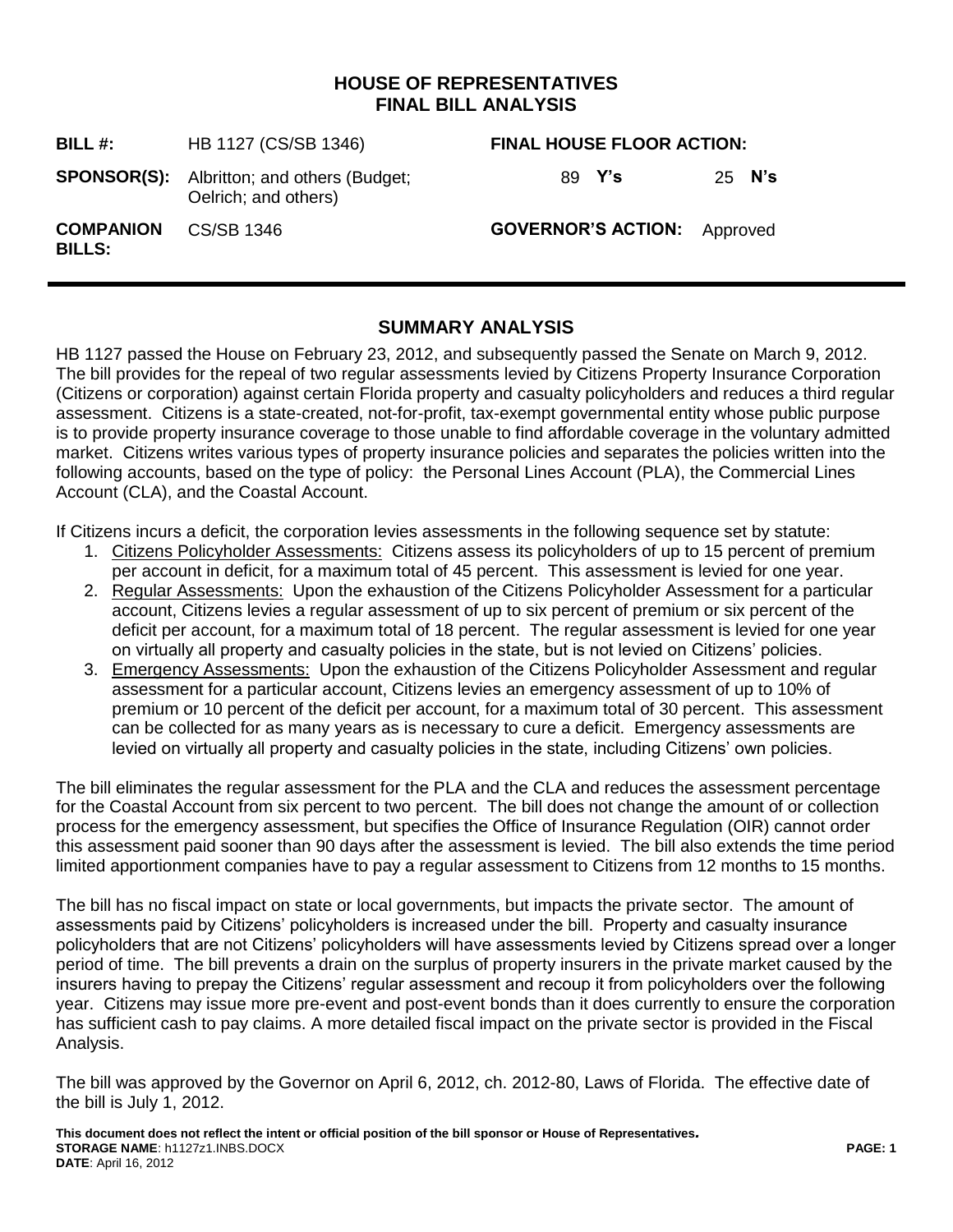## **I. SUBSTANTIVE INFORMATION**

## A. EFFECT OF CHANGES:

#### **Background**

Citizens Property Insurance Corporation (Citizens or corporation) is a state-created, not-for-profit, taxexempt governmental entity whose public purpose is to provide property insurance coverage to those unable to find affordable coverage in the voluntary admitted market. It is not a private insurance company. As of November 30, 2011, Citizens is the largest property insurer in Florida with almost 1.5 million policies extending over \$515 billion of property coverage to Floridians.<sup>1</sup>

Citizens was created by the Legislature in 2002 by the merger of two existing property insurance associations that provided property insurance to those homeowners and businesses who could not find coverage in the private market.

Citizens writes various types of property insurance coverage for its policyholders. The types of coverage are divided into three separate accounts within the corporation:

- 1. Personal Lines Account (PLA) Multi-peril Policies<sup>2</sup> Consists of homeowners, mobile homeowners, dwelling fire, tenants, condominium unit owners and similar policies;
- 2. Commercial Lines Account (CLA) Multi-peril Policies Consists of condominium association, apartment building, homeowner's association policies, and commercial non-residential multi-peril policies on property located outside the Coastal Account area; and
- 3. Coastal Account Wind-only<sup>3</sup> and Multi-peril Policies Consists of wind-only and multi-peril policies for personal residential, commercial residential, and commercial non-residential issued in limited eligible coastal areas.

Citizens' financial resources to pay property insurance claims include both resources typically available to private insurance companies and resources uniquely available to Citizens as a governmental entity with the statutory authority to levy assessments in the event of a deficit in Citizens' financial resources. Like typical private insurance companies, Citizens' financial resources include:

- insurance premiums;
- investment income;  $\bullet$
- accumulated surplus:
- reimbursements from the Florida Hurricane Catastrophe Fund due to Citizens' purchase of reinsurance from the Florida Hurricane Catastrophe Fund; and
- reimbursements from private reinsurance companies if Citizens purchases private reinsurance.  $\bullet$

Financial resources unique to Citizens include: Citizens Policyholder Surcharges, regular assessments, and emergency assessments.

In the event Citizens incurs a deficit (i.e., its obligations to pay claims exceeds its capital plus reinsurance recoveries), it can levy assessments on most of Florida's property and casualty insurance policyholders in a specific sequence set by statute.<sup>4</sup> The three Citizens' accounts calculate deficits and resulting assessment needs independently, so assessments can be levied when any one or more of the three Citizens' accounts has a deficit.

 $\overline{a}$ 

<sup>&</sup>lt;sup>1</sup> <https://www.citizensfla.com/>

 $2 \text{ A}$  multi-peril policy is defined as a package policy, such as a homeowners or business insurance policy that provides coverage against several different perils. It also refers to the combination of property and liability coverage in one policy. (http://www2.iii.org/glossary/) Multi-peril property insurance policies include coverage for damage from windstorm and from other perils, such as fire, theft, and liability.

 $3$  A wind-only policy is a property insurance policy that provides coverage against windstorm damage only. Coverage against non-windstorm events such as fire, theft, and liability are available in a separate policy.

 $4$  s. 627.351(6)(b)3.a.,d., and i., F.S.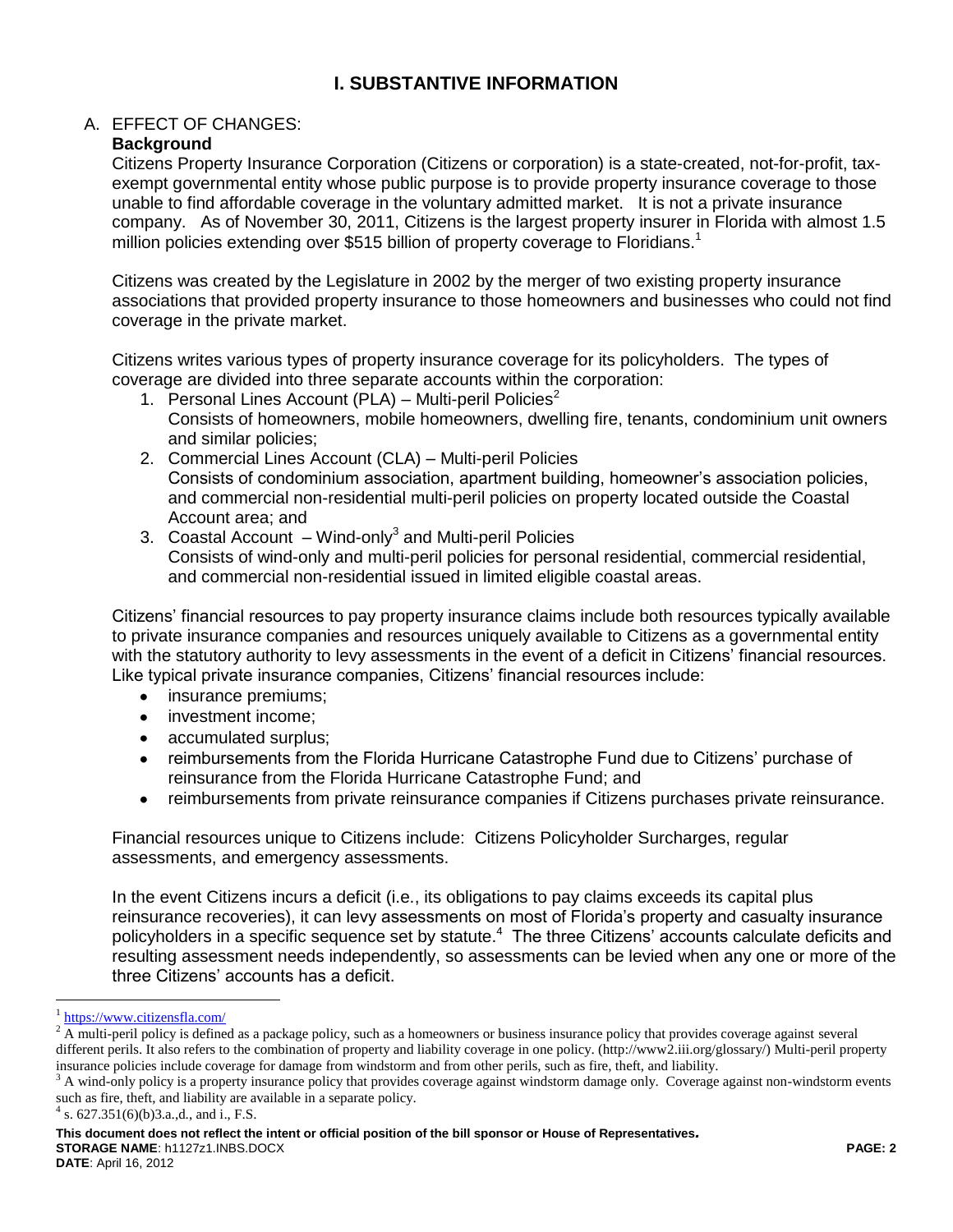The Citizens' assessment scheme is as follows:

- 1. Citizens Policyholder Assessments: If Citizens incurs a deficit, Citizens will first levy surcharges on its policyholders of up to 15 percent of premium per account in deficit, for a maximum total of 45 percent.<sup>5</sup> This surcharge is collected over twelve months and is collected at the time a new Citizens' policy is written or an existing Citizens'' policy is renewed.
- 2. Regular Assessments:Upon the exhaustion of the Citizens Policyholder Assessment for a particular account, Citizens levies a regular assessment of up to six percent of premium or six percent of the deficit per account, for a maximum total of 18 percent.<sup>6</sup> The regular assessment is levied on virtually all property and casualty policies in the state, but is not levied on Citizens' policies. The assessment is also not levied on workers' compensation, medical malpractice, accident and health, crop or federal flood insurance policies. Mechanically, property casualty insurers with policies subject to the regular assessment "front" the assessment to Citizens and recover it from their policyholders at the issuance of a new policy or at renewal of existing policies over a year. Thus, Citizens will collect funds raised by a regular assessment quickly after the assessment is levied, usually within 30 days after levy.
- *3.* Emergency Assessments: Upon the exhaustion of the Citizens Policyholder Assessment and regular assessment for a particular account, Citizens levies an emergency assessment of up to 10 percent of premium or 10 percent of the deficit per account, for a maximum total of 30 percent.<sup>7</sup> This assessment can be collected for as many years as is necessary to cure a deficit. Emergency assessments are levied on virtually all property and casualty policies in the state, including Citizens' own policies. However, this assessment is not levied on workers' compensation, medical malpractice, accident and health, crop or federal flood insurance policies. Mechanically, property and casualty insurers with policies subject to the emergency assessment collect the assessment from policyholders at the issuance of a new policy or at renewal of existing policies and then remit the assessments periodically to Citizens. Thus, Citizens will not collect funds raised by an emergency assessment immediately after the assessment is levied but will collect funds intermittently throughout the collection period as policies are renewed and new policies written.

Citizens projects the corporation will have over \$5.7 billion in surplus to pay claims during the 2011 hurricane season.<sup>8</sup> In addition, Citizens could be reimbursed another \$6.5 billion for claims paid by the Florida Hurricane Catastrophe Fund. Citizens purchased private reinsurance for the Coastal Account that would reimburse the corporation up to \$575 million for claims paid in this Account. Thus, the maximum amount Citizens has to pay claims in all accounts for the 2011 hurricane season is approximately \$12.775 billion.<sup>9</sup>

As of November 30, 2011, Citizens' total exposure is over \$515 billion. Citizens estimates the 1-in-100 year hurricane would cost over \$23.2 billion.<sup>10</sup> The \$10.4 billion difference between Citizens' resources to pay claims (\$12.775 billion) and its 1-in-100 year exposure (\$23.2 billion) would be covered by assessments levied by Citizens on its own policyholders and on policyholders of most property and casualty insurance. Specifically, Citizens is able to assess the following maximum amounts with their current assessment authority:

 $\overline{a}$ 

**This document does not reflect the intent or official position of the bill sponsor or House of Representatives***.* **STORAGE NAME**: h1127z1.INBS.DOCX **PAGE: 3 DATE**: April 16, 2012

 $5$  s. 627.351(6)(b)3.i., F.S.

 $6$  s. 627.351(6)(b)3.a. and b., F.S.

 $7$  s. 627.352(6)(b)3.d., F.S.

 ${}^{8}$ Data as of July 13, 2011. Information on file with the Insurance & Banking Subcommittee.

<sup>&</sup>lt;sup>9</sup> Although Citizens has another \$3.82 billion in pre-event bonding for the Coastal Account that would be available to pay claims, this bonding would have to be repaid through assessments, so is not included in the calculations. If this amount were included, Citizens would have \$16.5 billion to pay claims during the 2011 hurricane season.

 $10$  A 1-in-100 year hurricane has a 1% probability of occurring. Information obtained from Citizens' presentation to the Financial Services Commission dated November 1, 2011.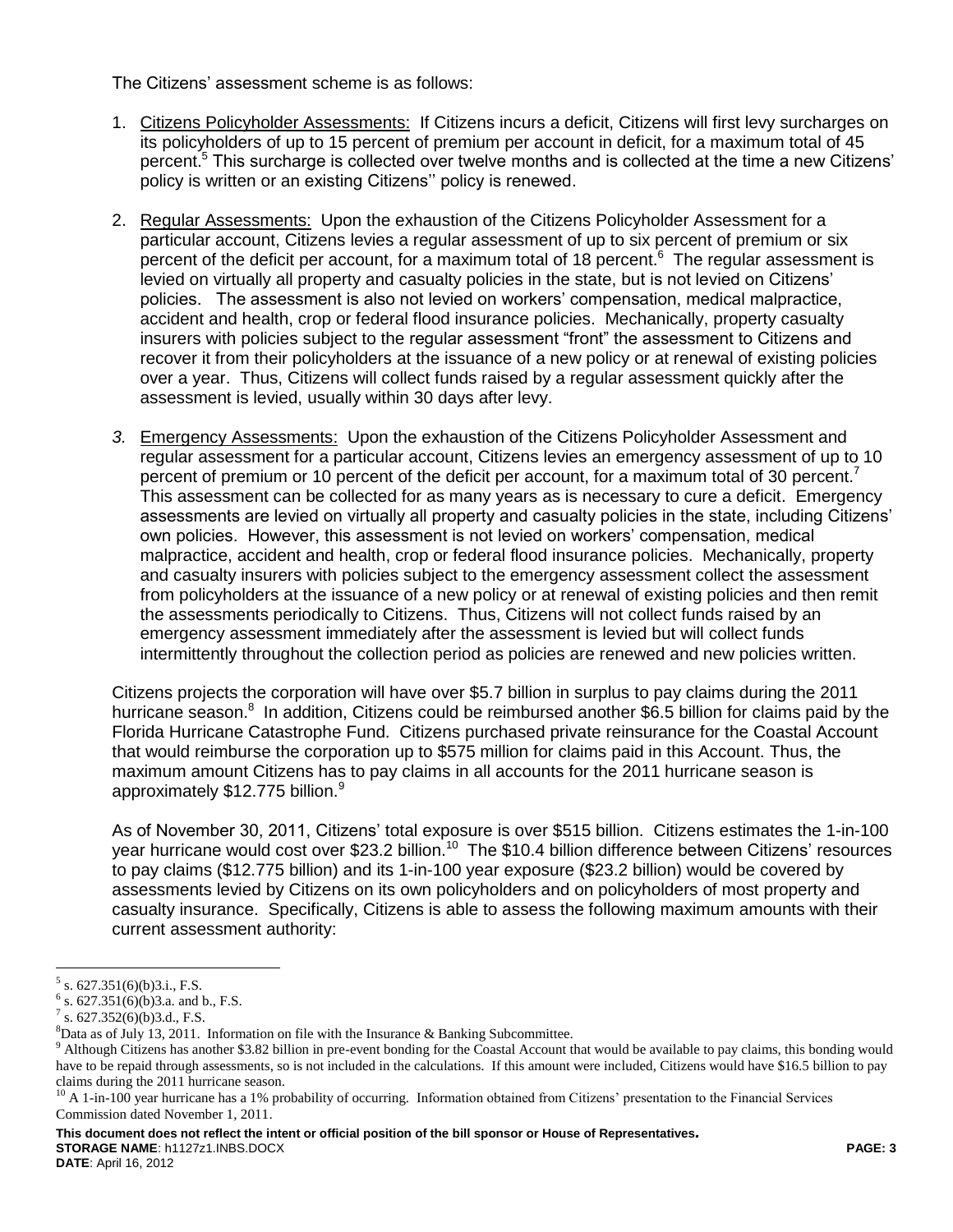- 1. Citizens Policyholder Surcharge approximately \$1.172 billion (\$391 million for the Coastal Account and \$781 million for the PLA/CLA).
- 2. Regular Assessment approximately \$5.580 billion (\$1.860 billion for the Coastal Account and \$3.720 billion for the PLA/CLA).
- 3. Emergency Assessment –Unlimited maximum assessment in the aggregate because the length of the assessment is not limited. However, yearly assessments are limited to 10 percent of premium or 10 percent of the deficit per account.

### **Effect of Proposed Changes**

The bill eliminates the regular assessment for the PLA and CLA and reduces the assessment percentage for the Coastal Account from six percent to two percent. The bill does not change the amount of or collection process for the Citizens Policyholder Surcharge. The bill also does not change the amount of or collection process for the emergency assessment, but specifies the Office of Insurance Regulation (OIR) cannot order policyholders to pay this assessment sooner than 90 days after Citizens levies the assessment. No time frame is given in current law for the OIR to order payment of emergency assessments. Nevertheless, for the emergency assessment levied by Citizens in 2007 due to losses from the 2005 hurricanes, Citizens requested, and OIR approved, a start date for the levy of emergency assessments over six months after the date the levy was requested and approved.<sup>11</sup>

The bill also makes revisions designed to assist Citizens in the promulgation and collection of assessments. The bill authorizes Citizens' Board of Governors to levy Citizens Policyholder Surcharges and regular and emergency assessments upon their projection that a Citizens' account will incur a deficit. Current law requires the Citizens' account to actually incur a deficit prior to the levy of the Citizens Policyholder Surcharge or assessments.

Under current law, a limited apportionment property insurance company<sup>12</sup> must pay the regular assessment to Citizens within 12 months after Citizens levies the assessment. Generally, limited apportionment companies are property insurers with less than \$25 million in surplus. All other types of insurers subject to the regular assessment pay the assessment amount to Citizens within 30 days after Citizens levies the assessment. The bill extends the time period limited apportionment companies have to pay a regular assessment to Citizens from 12 months to 15 months. Because regular assessments for the PLA and CLA are eliminated by the bill, the 15 month payment timeframe would apply to only regular assessments for the Coastal Account.

# **II. FISCAL ANALYSIS & ECONOMIC IMPACT STATEMENT**

## A. FISCAL IMPACT ON STATE GOVERNMENT:

1. Revenues: None.

**This document does not reflect the intent or official position of the bill sponsor or House of Representatives***.* **STORAGE NAME**: h1127z1.INBS.DOCX **PAGE: 4**

 $\overline{a}$ 

<sup>&</sup>lt;sup>11</sup>Due to the 2005 hurricanes, Citizens sustained a deficit of almost \$1.8 billion. In the 2006 Legislative Session, the Legislature appropriated \$715 million to defray the Citizens' deficit associated with the 2005 hurricanes, making the deficit amount passed on to property owners in Florida over \$887 million. To cover the deficit, in addition to a one-time regular assessment of 2.04%, Citizens levied an emergency assessment 1.4% for 10 years. Citizens requested the emergency assessment levy on December 7, 2006 and the OIR approved the levy on January 1, 2007. The start date of the levy, as stated in the request and approved by the OIR, was July 1, 2007. On July 1, 2011 the 1.4% assessment amount was reduced to 1% due to an increase in the assessment premium base.

<sup>(</sup>see [http://www.floir.com/sections/pandc/CitizensEmergencyAssessment.aspx;](http://www.floir.com/sections/pandc/CitizensEmergencyAssessment.aspx) OIR 11-03M (Informational Memorandum issued by OIR April 4, 2011 available at http://www.floir.com/Office/Memoranda/index.aspx)).

<sup>&</sup>lt;sup>12</sup>Generally, a limited apportionment insurance company is an insurer with a surplus of \$25 million or less writing 25% or more of its total countrywide property insurance premiums in Florida. (see s. 627.351(6)(c)13., F.S.)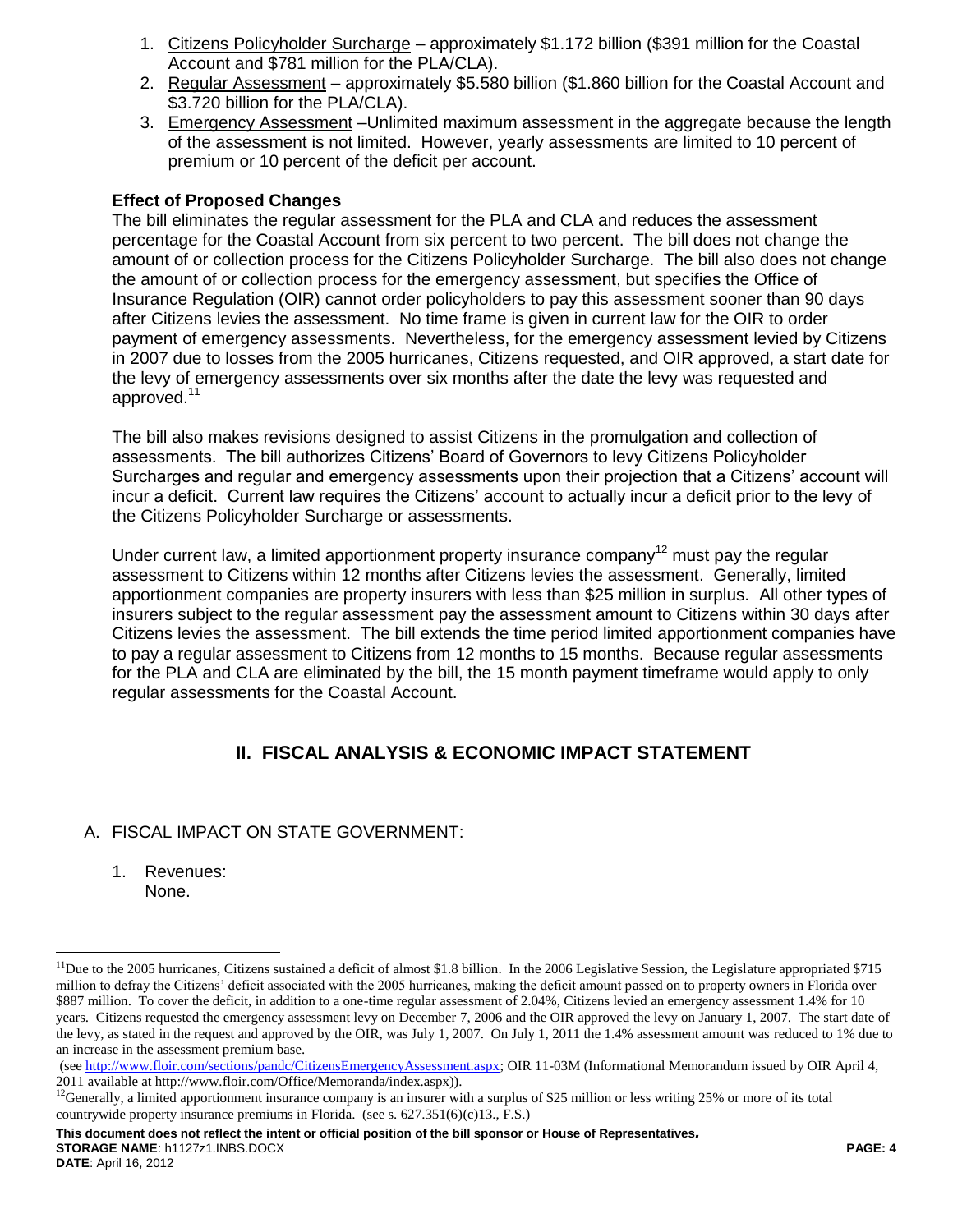2. Expenditures:

According to the Office of Insurance Regulation, there may be an increase in workload associated with the additional regulatory oversight and tasks that must be performed based on the provisions of this bill. However, OIR indicates any costs associated with HB 1127 are insignificant and can be absorbed within current resources $^{13}$ .

- B. FISCAL IMPACT ON LOCAL GOVERNMENTS:
	- 1. Revenues: None.
	- 2. Expenditures: None.

 $\overline{a}$ 

#### C. DIRECT ECONOMIC IMPACT ON PRIVATE SECTOR:

The elimination of regular assessments for the PLA and CLA and the reduction of these assessments for the Coastal Account impacts Citizens' policyholders because they could pay more in assessments under the bill than under current law. Because regular assessments are eliminated for the PLA and CLA and reduced for the Coastal Account and the Citizens Policyholder Surcharge is unchanged, if a deficit occurs, amounts that would be collected by regular assessments to offset the deficit will no longer be collected (or will be reduced for Coastal Account deficits). Thus, the deficit amount that must be collected with emergency assessments is potentially greater than it would be under current law, leading to a larger emergency assessment or a longer assessment levy. Citizens' policyholders pay only the Citizens Policyholder Surcharge and the emergency assessment. Consequently, if there is a larger emergency assessment, then Citizens' policyholders could pay more in emergency assessments or could pay emergency assessments for a longer period under the bill than they would under current law. However, if all three Citizens' accounts levied assessments in the first year after a storm, under the bill, a Citizens' policyholder would pay less in assessments for that year due to the bill's reduction of the regular assessment in the Coastal Account and elimination of the regular assessment in the PLA and CLA, which are paid for one year only. But, in this scenario, the Citizens' policyholder would likely pay assessments over a longer period of time under the bill than under current law because the amount of deficit to be cured with emergency assessments would be larger and the time period emergency assessments can be levied is not limited.

The timing of payment of Citizens' assessments by non-Citizens' policyholders will change under the bill. Non-Citizens' property and casualty policyholders have assessments spread out over multiple years under the bill because the amount they would pay in regular assessments under current law, which is paid in one year, is transferred to emergency assessments, which are paid over multiple years. However, the total assessment amount to be paid by non-Citizens' policyholders should not change under the bill, just the timing of the payment changes.

The bill allows limited apportionment property insurance companies three additional months to pay regular assessments, from 12 months after the assessment is levied, to 15 months.

Because the bill eliminates regular assessments in the PLA and CLA, property insurers would not have to prepay these assessments up front to Citizens and recover the amount prepaid from their policyholders. Similarly, because the bill reduces the maximum regular assessment percentage in the Coastal Account, the amount prepaid by insurers for this assessment is lower than under current law. Accordingly, the drain on insurer surplus from having to prepay regular assessments up front and collecting the assessments over a year from policyholders is avoided for the PLA and CLA and reduced for the Coastal Account.

**This document does not reflect the intent or official position of the bill sponsor or House of Representatives***.* **STORAGE NAME**: h1127z1.INBS.DOCX **PAGE: 5 DATE**: April 16, 2012

<sup>&</sup>lt;sup>13</sup> Information from Email correspondence with OIR on file with the House Government Operations Appropriations Staff.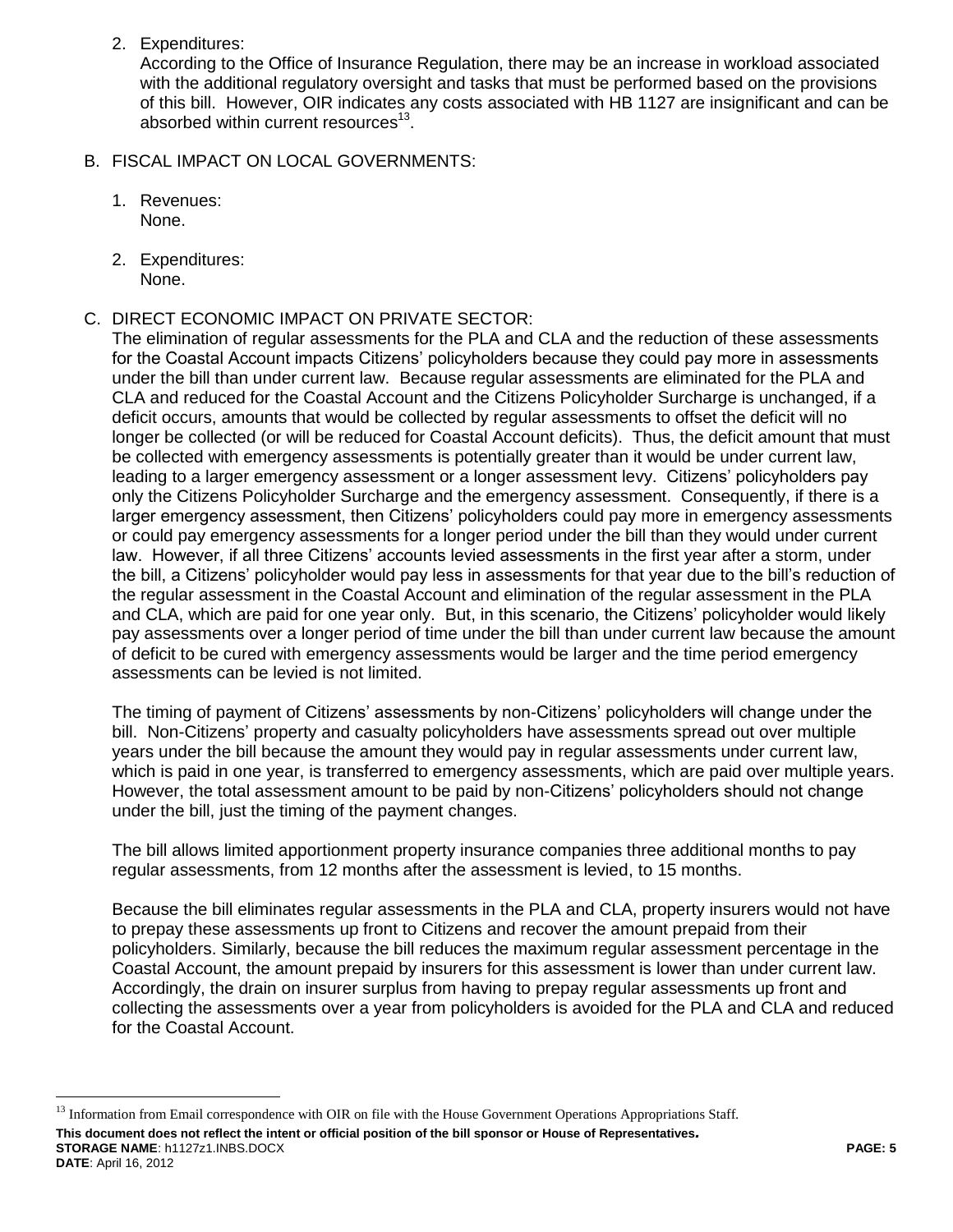In addition, a 2011 change to statutory accounting principles relating to how regular assessments are treated on an insurer's financial statement now negatively impacts some insurer's net worth.<sup>14</sup> The bill reduces that impact. Most insurers produce financial statements using both statutory and generally accepted accounting principles. Insurer financial information prepared in accordance with Generally Accepted Accounting Principles (GAAP) are typically used by investors, whereas, insurer financial information prepared in accordance with statutory accounting is used by the OIR. Citizens' levy of regular assessment*s* reduces an insurer's net worth under both statutory and GAAP accounting. Under both GAAP and statutory accounting, insurers incur a liability in the form of a direct charge to surplus (i.e., a loss in surplus) in the amount of the regular assessment when the company is billed for the assessment. However, GAAP and statutory accounting treat an asset to offset that liability differently. Under GAAP accounting, the full regular assessment paid by the insurer to Citizens is a direct charge to surplus (i.e., reduces surplus) and there is no an offsetting asset allowed, which immediately reduces the insurer's net worth in the amount of the assessment. Under statutory accounting, however, the full regular assessment is also a direct charge to surplus, but there is an offsetting asset that is included on the insurer's financial statement when the assessment is paid to Citizens.<sup>15</sup> Limited apportionment companies are allowed 12 months to pay a regular assessment to Citizens, so these companies can incur a direct charge to surplus with an offsetting asset incrementally booked over a 12-month period, decreasing the net worth of the insurer until the offsetting asset is booked in full.

The bill's elimination of the regular assessment for the PLA and CLA will prevent the impact on an insurer's net worth associated with the assessments. The reduction of the regular assessment for the Coastal Account will reduce the impact on an insurer's net worth. Insurers who are not limited apportionment companies pay the regular assessment within 30 days of levy, so their net worth is not impacted as much by the accounting principles. Citizens' emergency assessments are treated the same under statutory and GAAP accounting and are not a direct charge to an insurer's surplus, thus do not impact an insurer's net worth.

Representatives from Citizens state the bill will not have a negative impact on the corporation's ability to timely pay claims in the event of a hurricane that triggers emergency assessments. Because Citizens will no longer collect assessments from insurers within 30 days of a levy and instead will collect assessments as they are paid by policyholders throughout the year, in order to obtain liquidity needed to pay claims in the event of a hurricane, Citizens may issue more pre-event bonds than is currently issued. The bond proceeds would be invested by Citizens and the interest income used to pay the debt service on the bonds. However, if the interest income earned is not enough to pay the debt service, Citizens would use surplus to pay the difference. Surplus is used to pay claims, so if surplus is used for debt service, less is available to pay claims.

Because the bill eliminates the regular assessment for the PLA and CLA, Citizens no longer has a source for a quick influx of cash to pay claims (i.e., regular assessments paid by insurers within 30 days of levy) and may instead obtain cash to pay claims after a hurricane by issuing post-event bonds supported by emergency assessments paid over multiple years. If the Florida Hurricane Catastrophe Fund is also issuing post-event bonds to raise additional funds to pay their claims after a hurricane, then both entities could receive less favorable bonding terms which, in turn, results in higher assessments levied by both entities to support the debt service on the bonds.

Insurers having to prepay regular assessments up front to Citizens could imperil the solvency of insurers that do not have sufficient funds on hand or the ability to borrow the funds to pay the regular assessment to Citizens. If an insurer becomes insolvent, it cannot pay the claims filed by its own policyholders and the Florida Insurance Guaranty Fund (FIGA) would likely take over the insurer and

 $\overline{a}$ 

<sup>&</sup>lt;sup>14</sup> The changes to the statutory accounting principles that negatively impact insurer net worth paying regular assessments to Citizens were effective January 1, 2011.

<sup>&</sup>lt;sup>15</sup> Prior to January 1, 2011, insurers were allowed to book an offsetting asset of an account receivable to the direct charge to surplus from a regular assessment when the charge was booked, rather than waiting to book the offsetting asset when the assessment is paid by the insurer.